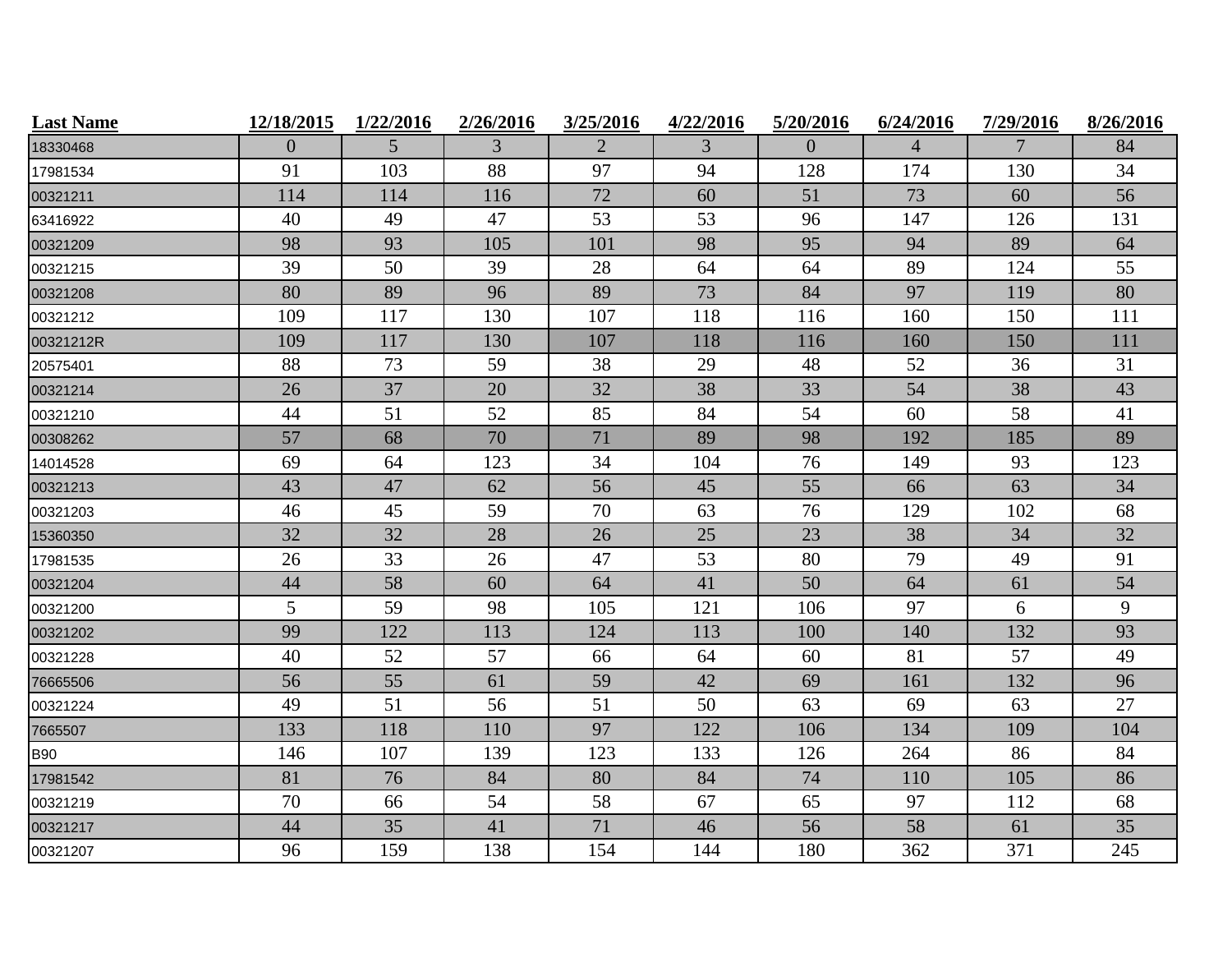| <b>Last Name</b> | 12/18/2015 | 1/22/2016  | 2/26/2016  | 3/25/2016  | 4/22/2016        | 5/20/2016      | 6/24/2016  | 7/29/2016  | 8/26/2016  |
|------------------|------------|------------|------------|------------|------------------|----------------|------------|------------|------------|
| 00321206         | 34         | 33         | 40         | 40         | 40               | 25             | 46         | 45         | 45         |
| 00321205         | 77         | 84         | 69         | 75         | 89               | 128            | 126        | 141        | 105        |
| 15819940         | 65         | 53         | 101        | 107        | 80               | 105            | 119        | 124        | 51         |
| 00321218         | 64         | 70         | 80         | 78         | 69               | 61             | 80         | 88         | 60         |
| 15819941         | 59         | 82         | 71         | 69         | 66               | 71             | 111        | 115        | 61         |
| 14449781         | 42         | 47         | 43         | 43         | 47               | 48             | 55         | 50         | 34         |
| 14449781R        | 42         | 47         | 43         | 43         | 47               | 48             | 55         | 50         | 34         |
| 15819942         | 148        | 162        | 129        | 133        | 187              | 315            | 594        | 364        | 129        |
| 321216           | 51         | 52         | 43         | 73         | 68               | 50             | 51         | 63         | 166        |
| 17981541         | 68         | 73         | 47         | 59         | 64               | 102            | 1896       | 146        | 52         |
| 14449733         | 131        | 133        | 107        | 123        | 160              | 125            | 184        | 176        | 155        |
| 58553719         |            |            |            |            | $\boldsymbol{0}$ | $\overline{0}$ | 6          | 25         | 20         |
| 14449733         | 87         | 103        | 65         | 98         | 80               | 105            | 138        | 505        | 105        |
| 00321201         | 100        | 153        | 99         | 75         | 102              | 88             | 249        | 146        | 105        |
| <b>B50</b>       | 66         | 64         | 85         | 71         | 80               | 84             | 119        | 132        | 82         |
| 21005458         | 99         | 83         | 78         | 85         | 96               | 124            | 163        | 223        | 230        |
| 21005455         | None       | None       | None       | None       | None             | None           | None       | None       | None       |
| 21005454         | 16         | 17         | 21         | 21         | 25               | 24             | 36         | 30         | 24         |
| 00321223         | 95         | 45         | 87         | 92         | 89               | 123            | 177        | 193        | 142        |
| <b>M80</b>       | 111        | 124        | 133        | 127        | 164              | 153            | 249        | 273        | 182        |
|                  | <b>XXX</b> | <b>XXX</b> | <b>XXX</b> | <b>XXX</b> | <b>XXX</b>       | <b>XXX</b>     | <b>XXX</b> | <b>XXX</b> | <b>XXX</b> |
| 18330467         | 39         | 60         | 62         | 45         | 45               | 44             | 58         | 62         | 35         |
| M00              | 27         | 33         | 47         | 35         | 34               | 34             | 50         | 50         | 33         |
| M01              | 47         | 43         | 136        | 44         | 77               | 205            | 182        | 110        | 80         |
| <b>B05</b>       | 75         | 83         | 81         | 73         | 83               | 77             | 161        | 347        | 82         |
| <b>B05R</b>      | 75         | 83         | 81         | 73         | 83               | 77             | 161        | 347        | 82         |
| M10              | 53         | 76         | 63         | 74         | 85               | 103            | 124        | 134        | 58         |
| 17981539         | 107        | 105        | 112        | 110        | 122              | 135            | 170        | 182        | 145        |
| 17981539R        | 107        | 105        | 112        | 110        | 122              | 135            | 170        | 182        | 145        |
| <b>B25</b>       | 91         | 95         | 69         | 99         | 150              | 190            | 141        | 136        | 103        |
| 17981538         | 219        | 189        | 168        | 128        | 111              | 68             | 45         | 65         | 61         |